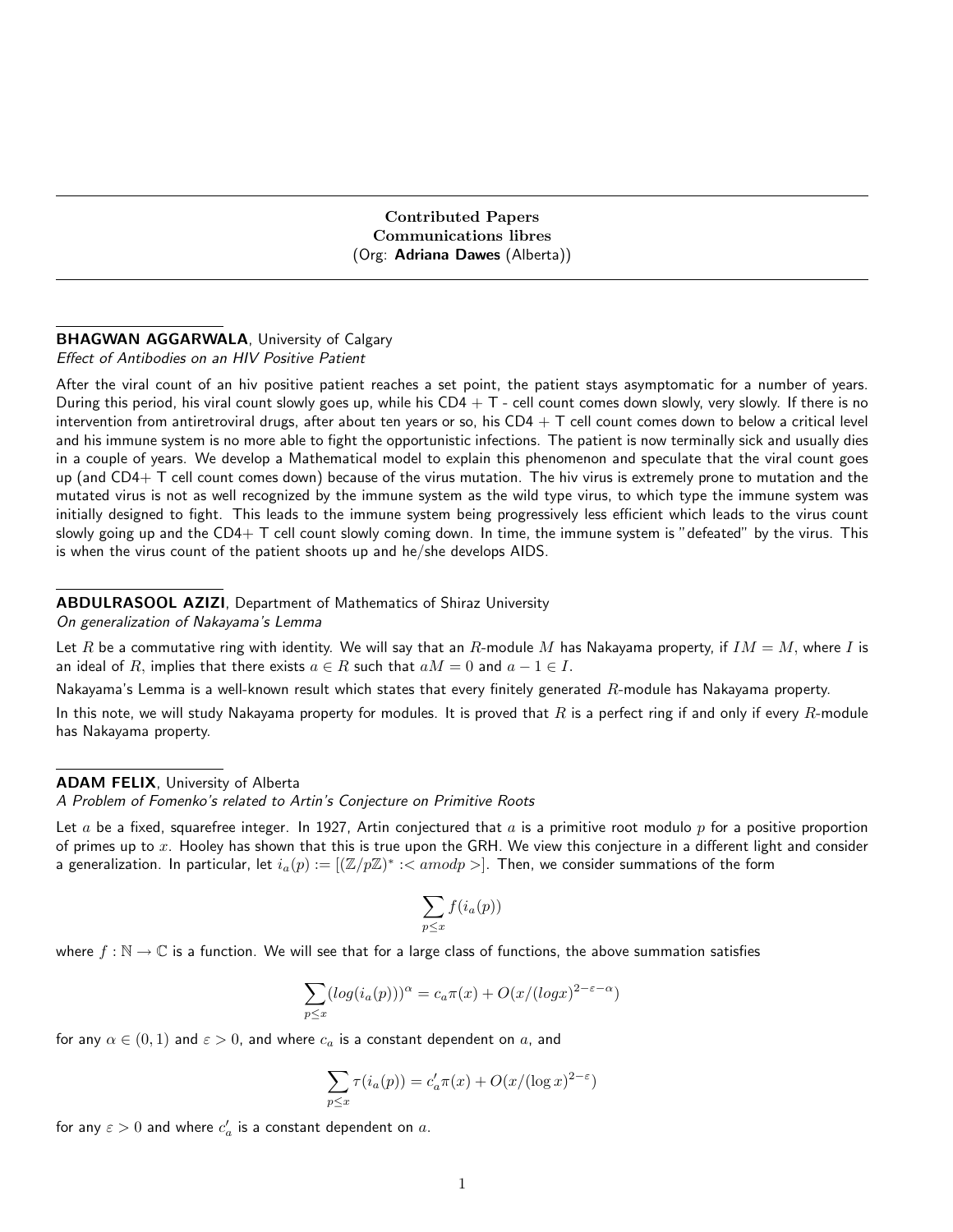## HIMADRI GANGULI, Simon Fraser University

On the equation  $f(g(x)) = f(x)h^m(x)$  for composite polynomials

In recent past we were interested to study some special composition of polynomial equation  $f(g(x)) = f(x)h^m(x)$  where f, g and  $h$  are unknown polynomials with coefficients in arbitrary field  $K,~f$  is non-constant and separable,  $\deg g\geq 2,~g'\neq 0$  and the integer power  $m \ge 2$  is not divisible by the characteristic of the field K. In this talk we prove that this equation has no solutions if deg  $f \ge 3$ . If deg  $f = 2$ , we prove that  $m = 2$  and give all solutions explicitly in terms of Chebyshev polynomials. The diophantine applications for such polynomials  $f$ ,  $g$ ,  $h$  with rational or integer coefficients are considered in the context of the conjecture of Cassaigne et. al. on the values of Louiville's  $\lambda$  function at points  $f(r)$ , for any rational r. This is joint work with Jonas Jankauskas.

### MD. KAMRUJJAMAN, University of Calgary, AB, Canada

Effect of Oscillating surface temperature due to time dependent free stream velocity on mixed convection flow along a horizontal

Effect of Oscillating surface temperature due to time dependent free stream velocity on mixed convection flow along a horizontal circular cylinder

Abstract:The effect of small amplitude oscillations of the surface temperature with time dependent free stream velocity on mixed convection flow of a viscous incompressible fluid along a horizontal circular cylinder is considered. The problem is simplified by employing the laminar boundary layer and Boussinesq approximations. Implicit finite-difference scheme is used to solve the dimensionless governing equations. Where solutions are obtained as functions of the curvature parameter  $X$  on the entire surface of the cylinder  $[0,\pi]$ . The results are shown graphically in terms of amplitude and phase of the Nusselt number for fluids having Prandtl number, Pr=1.0 and for different values of a mixed convection parameter  $\lambda$ . Streamlines and isotherms as well as transient shear stress and heat transfer are also represented for the effect of  $\lambda$  and frequency parameter ω.

# NISHAN CHARITHA MUDALIGE, University of Guelph

### The Geometry of Higher Rank Numerical Ranges

The higher rank numerical range is a recent discovery that was first introduced by Choi, Kribs and Zyczkowski in 2006. In this talk we will discuss the geometry of the higher rank numerical range of normal operators in detail. In general the higher rank numerical range of an operator is not a polygon, however when we consider normal operators the higher rank numerical range is a polygon in the complex plane C. We will put several bounds on the number of sides of the polygons that are formed by normal operators. We will focus on unitary operators as well as the general case of normal operators.

This work was done in collaboration with Dr. J. Holbrook and Dr. R. Pereira of the University of Guelph.

# RICHARD MIKAEL SLEVINSKY, University of Alberta

A comparative study of extrapolation methods, sequence transformations and steepest descent methods for semi-infinite integrals

With the advent of computers and scientific computing, there has been a push to develop more accurate, more efficient, and more reliable techniques in computing challenging problems in applied mathematics. In the numerical evaluation of infiniterange integrals, a common problem in applied mathematics, three general methods have come to the forefront, and have done so largely through independent trains of thought. To wit, these methods are known as extrapolation methods, sequence transformations and steepest descent methods.

In extrapolation methods, through numerical quadrature or otherwise, one computes a sequence of approximations to the infinite-range integral and uses analytical properties of the integrand to then extrapolate on this sequence to obtain an approximation for the integral. In sequence transformations, one derives the asymptotic series expansion of the integral and, whether convergent or divergent, one applies transformations to the asymptotic series hoping to approximate the limit or